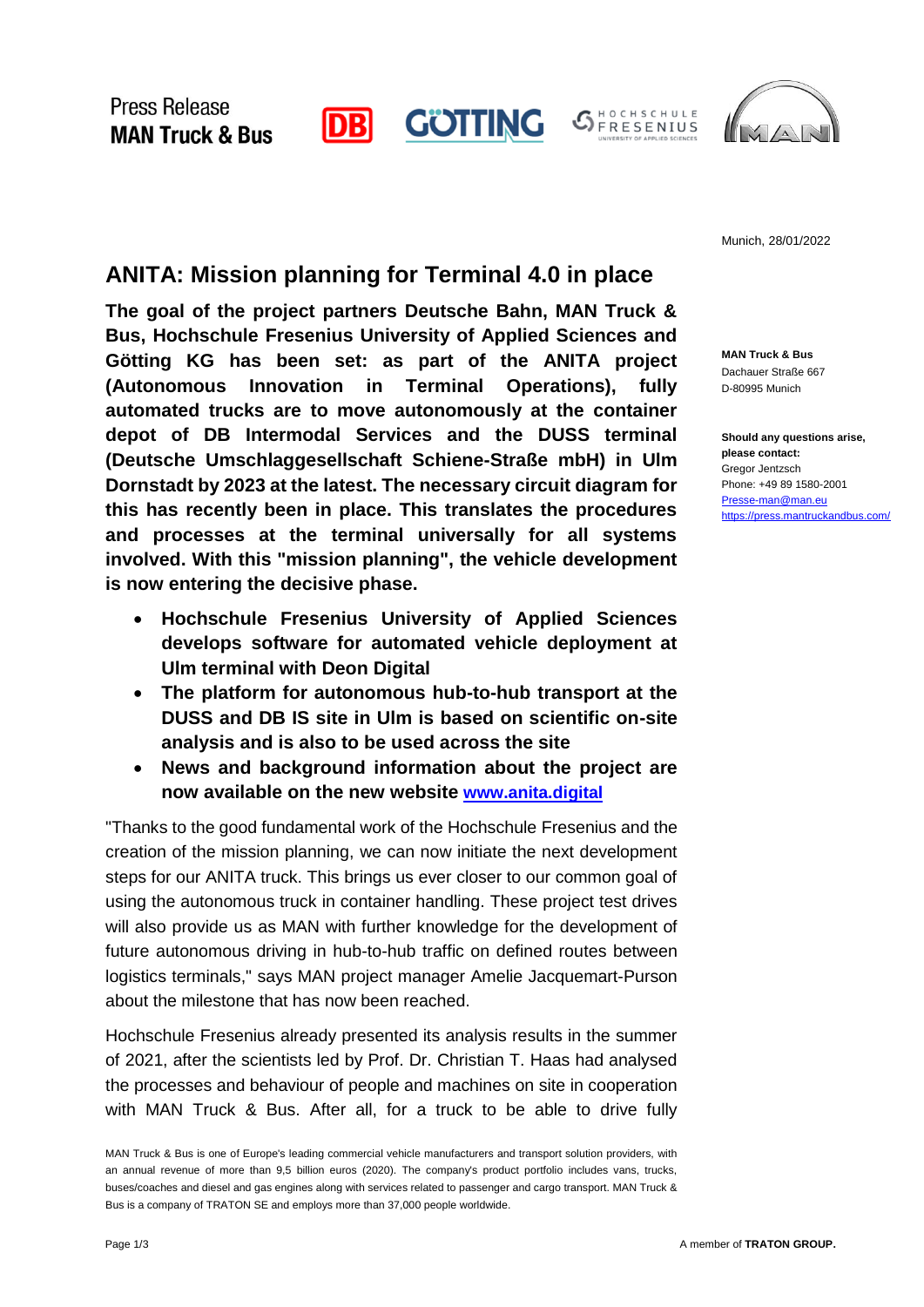# **Press Release MAN Truck & Bus**



automatically in the container and DUSS terminals in Ulm in the future, it must be able to communicate with the infrastructure. Together with its partner Deon Digital, Hochschule Fresenius has now transferred these findings into a digital set of rules and programmed various modules based on a common language. "For a clear and complete communication chain, we used Deon Digital's CSL Contract Specification Language as the common language for this," explains Haas. "With this, all processes are set up as individual contracts."

The result is a complete mission planning system that links both the vehicle and the two very different IT systems of the container and DUSS terminals. Like a universal interpreter, the solution speaks the languages of all heterogeneous systems and guides the automated truck through the container handling process. This software, which is constantly being optimised, can now be used by the project partners MAN Truck & Bus and Götting in the development of the autonomous vehicle. The first test drives with the prototype truck are expected to take place in Ulm Dornstadt at the end of 2022. In the future, other DB AG container terminals in Germany will also be digitalised and automated - along a roadmap leading to the future Terminal 4.0.

"Automated transfer of loading units between our transshipment terminal and the container depot will enable combined transport to be handled even more efficiently and sustainably," explains Thomas Wünsch, Project Manager IT and Processes at DUSS. "The container depot of DB Intermodal Services also benefits from the innovation project. By integrating the autonomous truck into the real terminal processes, we are gaining valuable experience for our operations," adds Jens Pröse, Head of Process Organisation at DB IS.

#### **ANITA with new communication platform**

News and interesting facts about the ANITA project are now available on the new "www.anita.digital" website. In addition to a comprehensive project description and contact details, the latest press releases as well as the project film and an explanatory video are available there. Links also lead directly to the homepages of the project partners: [https://www.anita.digital/en/.](https://www.anita.digital/en/)